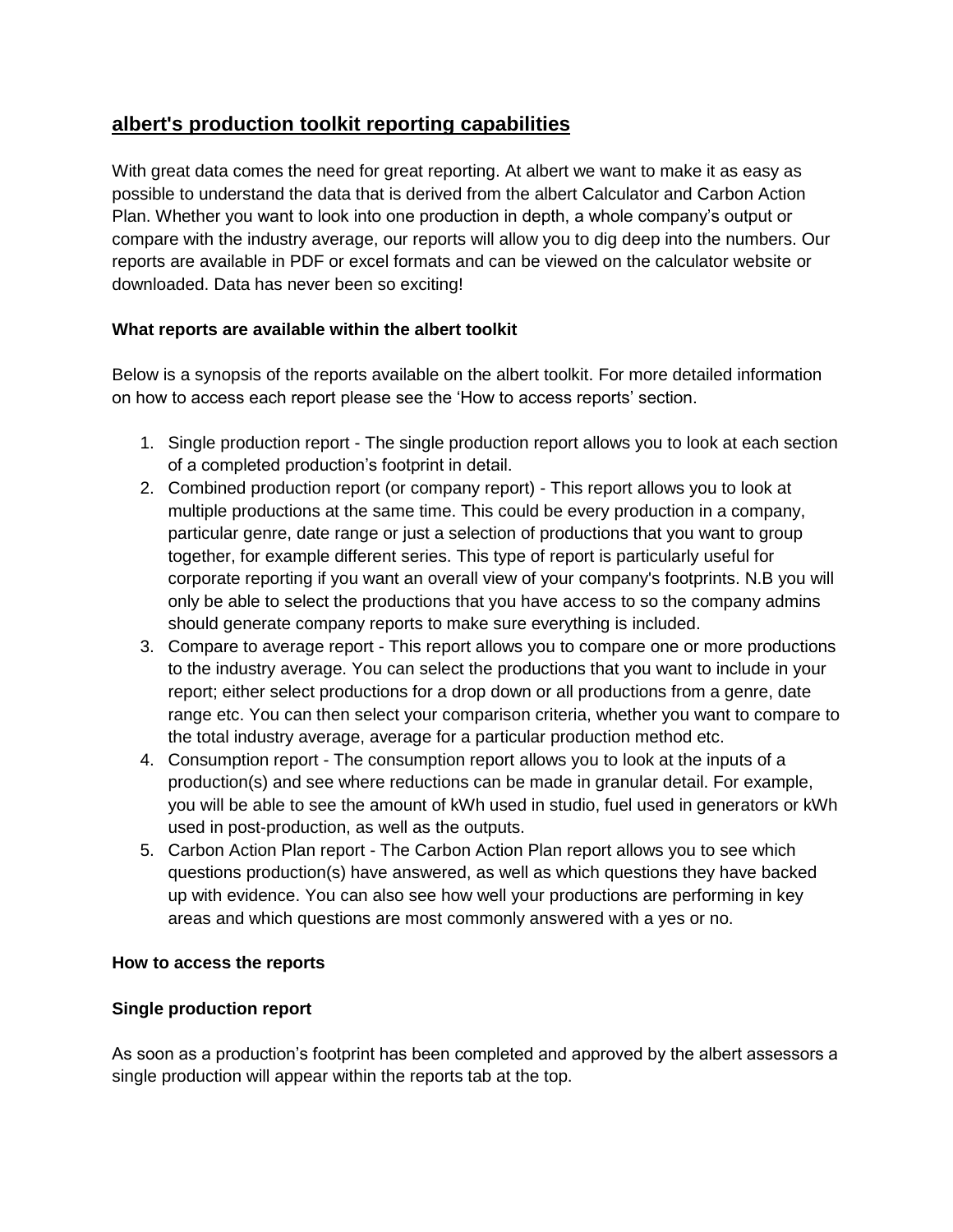

Single production reports offer a detailed breakdown of the emissions in different countries, fuel usage, travel and transport, materials and disposal.

#### **Combined production report**

To access combined production reports, go to the custom reports tab within reports tab and click custom reports. Within the customs reports tab you can click 'create new report'.



To create a production report, click 'combined productions' and then click 'create report'. To report on a group of productions, select one or more group(s) of productions from the following filter drop down (available for all report types):

- Production type
- Genre
- Production method
- Pre-production start date
- Post-production end date
- Country
- Production company
- Broadcaster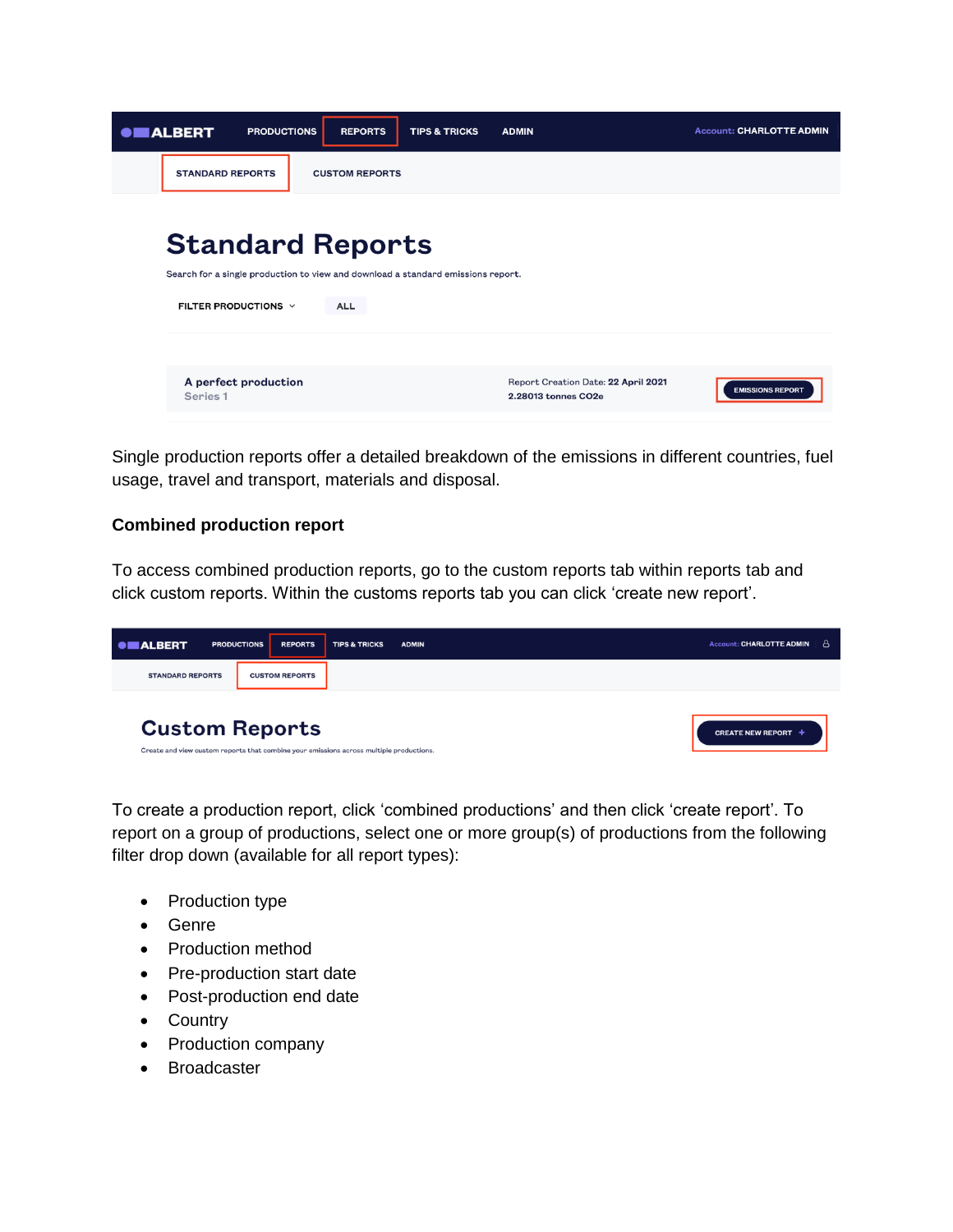| Report Name*                                                                       | <b>Report Description</b> |                                                                                                                                 |
|------------------------------------------------------------------------------------|---------------------------|---------------------------------------------------------------------------------------------------------------------------------|
|                                                                                    |                           |                                                                                                                                 |
| <b>Report Type</b><br><b>COMBINED PRODUCTIONS</b><br><b>Select productions</b>     | <b>COMPARE TO AVERAGE</b> | <b>CARBON ACTION PLAN</b><br>Select two or more productions to view your combined carbon emissions across specific criteria     |
| <b>Productions query</b><br>Select productions in bulk using the criteria<br>below |                           | Choose productions<br>Select productions individually from a list                                                               |
| <b>Production Type</b>                                                             | Genre                     | <b>Production Method</b>                                                                                                        |
| All                                                                                | AII                       | All                                                                                                                             |
| <b>Pre-Production start date</b>                                                   |                           | <b>Post-Production end date</b>                                                                                                 |
| All                                                                                |                           | All                                                                                                                             |
| Country                                                                            | <b>Production Company</b> | <b>Broadcaster</b>                                                                                                              |
| ∸<br>AII                                                                           | AII                       | All                                                                                                                             |
| Only me<br>Only I can see this report                                              |                           | Other admins in my organisation<br>Only those in my organisation who can access<br>the selected productions can see this report |
|                                                                                    |                           |                                                                                                                                 |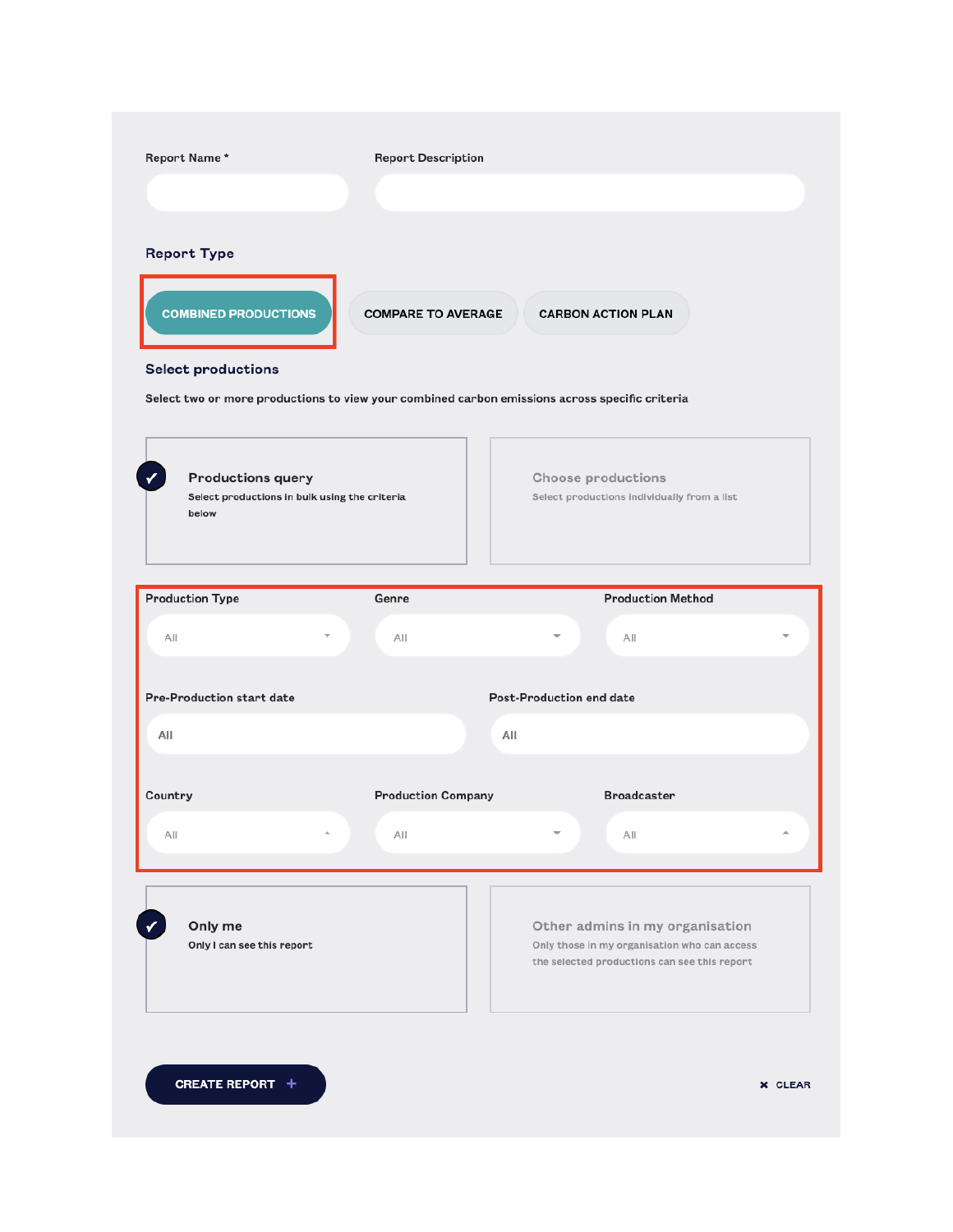To create a report that groups two or more productions, select 'choose productions' and select the productions you want to be included from the drop down.

| Report Name*                                                                                   | <b>Report Description</b> |                                                                          |  |
|------------------------------------------------------------------------------------------------|---------------------------|--------------------------------------------------------------------------|--|
| <b>Report Type</b>                                                                             |                           |                                                                          |  |
| <b>COMBINED PRODUCTIONS</b>                                                                    | <b>COMPARE TO AVERAGE</b> | <b>CARBON ACTION PLAN</b>                                                |  |
|                                                                                                |                           |                                                                          |  |
| <b>Select productions</b>                                                                      |                           |                                                                          |  |
| Select two or more productions to view your combined carbon emissions across specific criteria |                           |                                                                          |  |
| Productions query<br>Select productions in bulk using the criteria<br>below                    |                           | <b>Choose productions</b><br>Select productions individually from a list |  |
| <b>Productions</b>                                                                             |                           |                                                                          |  |

The combined reports offer a detailed breakdown of the emissions within different countries, fuel usage, travel and transport, materials and disposal. You are also able to download a detailed excel data dump of the outputs of each section and the consumption report.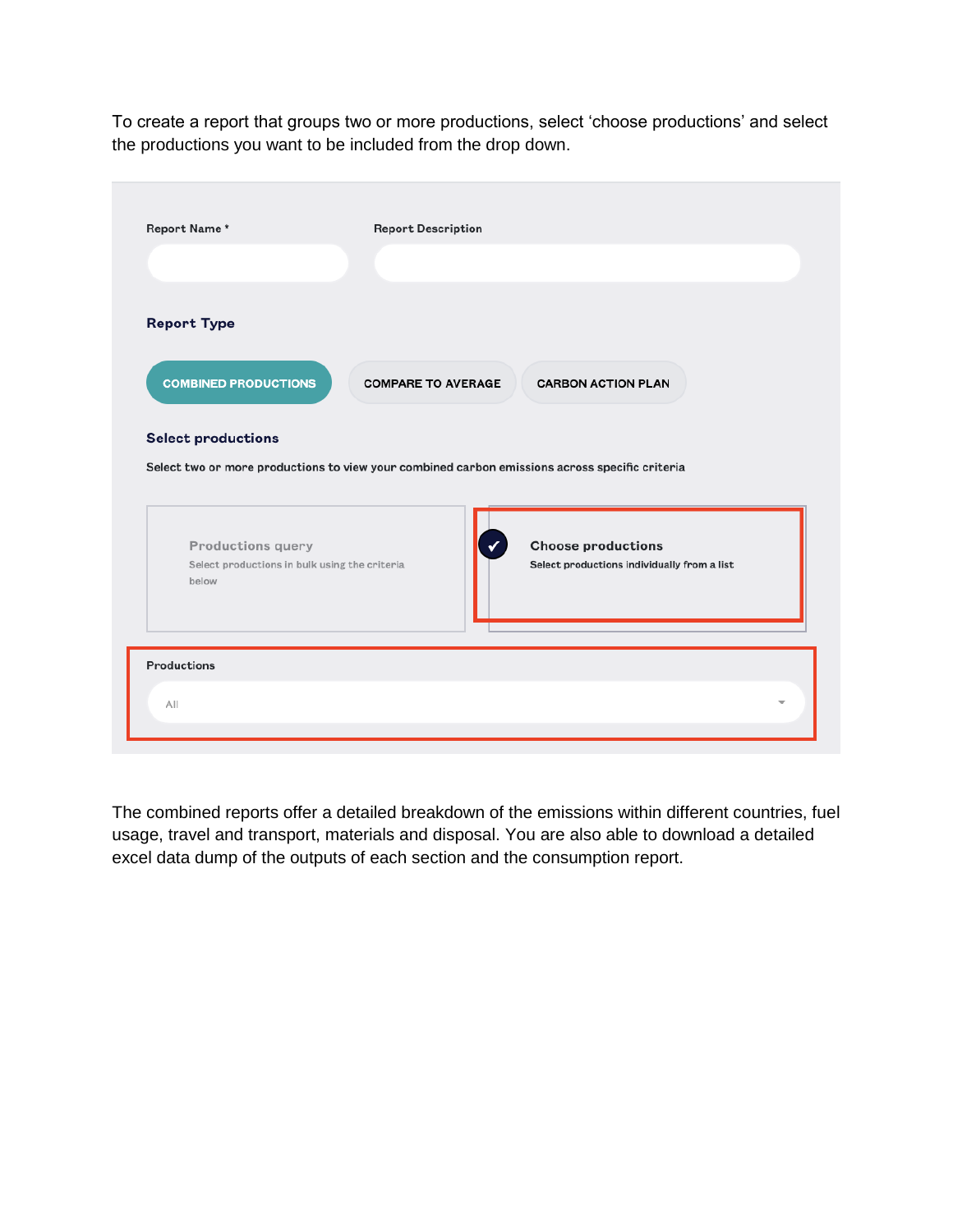# **Combined production report**



#### **Compare to average reports**

Compare to average reports are accessed within the custom reports tab. As with the combined report, to report on a group of productions, select one or more group(s) of productions that you want to report on from the following drop downs:

- Production type
- Genre

.

- Production method
- Pre-production start date
- Post-production end date
- Country
- Production company
- Broadcaster

Below this you can select your criteria of average(s) that you want to compare against. If you leave every section as 'all', your report will be compared to an industry average of all productions on albert (from 2021). If you select broadcaster or production company, only the productions you have access to will appear.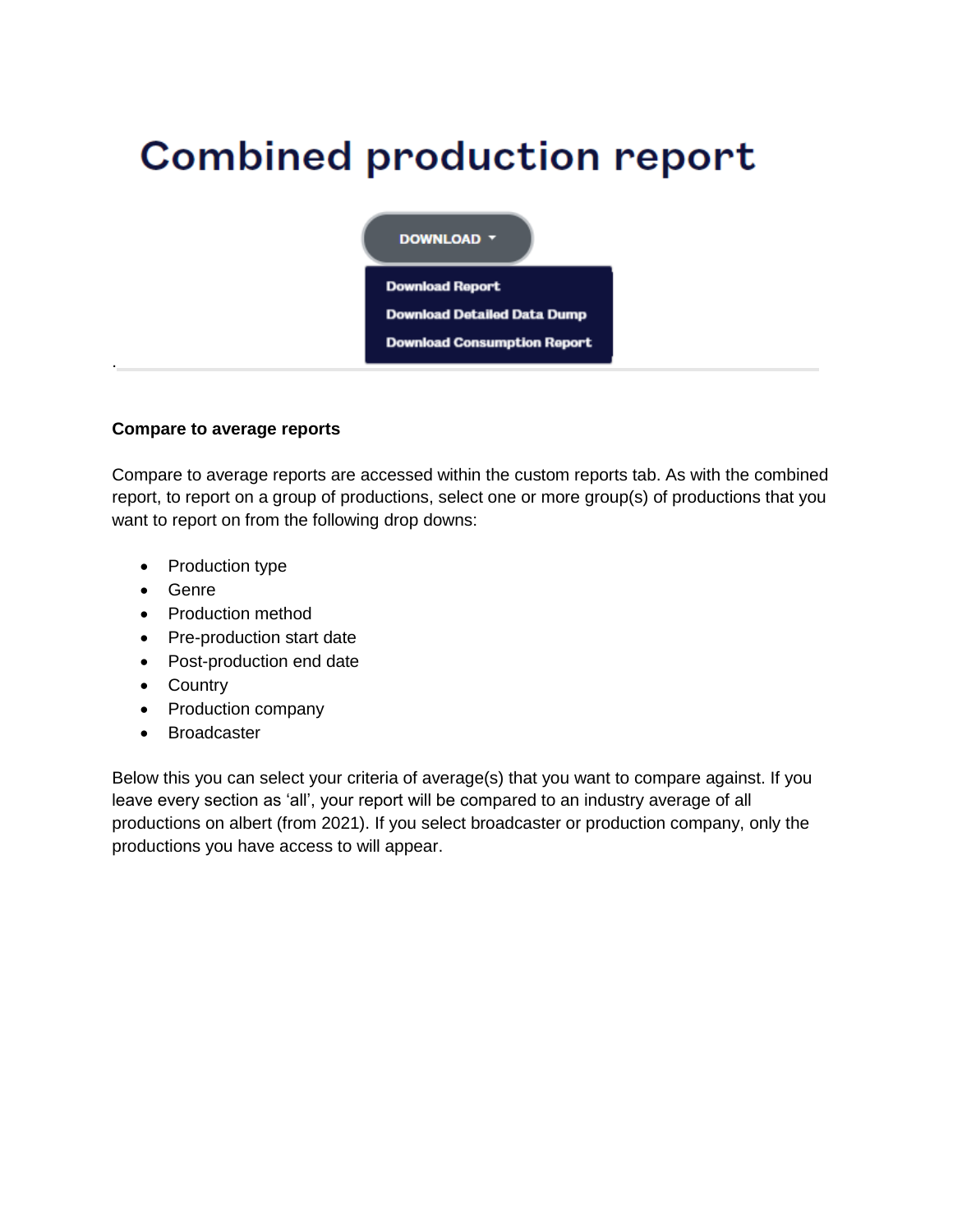| Report Name*                                                                                                                                          | <b>Report Description</b> |                                 |                                                                   |   |
|-------------------------------------------------------------------------------------------------------------------------------------------------------|---------------------------|---------------------------------|-------------------------------------------------------------------|---|
| Combined production report                                                                                                                            |                           |                                 |                                                                   |   |
| <b>Report Type</b>                                                                                                                                    |                           |                                 |                                                                   |   |
| <b>COMBINED PRODUCTIONS</b>                                                                                                                           | <b>COMPARE TO AVERAGE</b> |                                 | <b>CARBON ACTION PLAN</b>                                         |   |
| Step 1: Select productions                                                                                                                            |                           |                                 |                                                                   |   |
| Select the productions you want to compare. If you select multiple, the average of those productions will be used.                                    |                           |                                 |                                                                   |   |
| <b>Productions query</b><br>Select productions in bulk using the criteria                                                                             |                           |                                 | Choose productions<br>Select productions individually from a list |   |
| below                                                                                                                                                 |                           |                                 |                                                                   |   |
| <b>Production Type</b>                                                                                                                                | Genre                     |                                 | <b>Production Method</b>                                          |   |
| All                                                                                                                                                   | AII                       |                                 | All                                                               |   |
|                                                                                                                                                       |                           |                                 |                                                                   |   |
| <b>Pre-Production start date</b>                                                                                                                      |                           | <b>Post-Production end date</b> |                                                                   |   |
| All                                                                                                                                                   |                           | All                             |                                                                   |   |
|                                                                                                                                                       |                           |                                 |                                                                   |   |
| Country                                                                                                                                               | <b>Production Company</b> |                                 | <b>Broadcaster</b>                                                |   |
| AII                                                                                                                                                   | All                       |                                 | All                                                               |   |
| Step 2: Select Comparison Criteria<br>Your selected productions will be compared against the average of all footprints within the following criteria. |                           |                                 |                                                                   |   |
| <b>Production Type</b>                                                                                                                                | Genre                     |                                 | <b>Production Method</b>                                          |   |
| AII                                                                                                                                                   | All                       | A                               | All                                                               | ∸ |
| Country                                                                                                                                               | <b>Production Company</b> |                                 | <b>Broadcaster</b>                                                |   |
| AII                                                                                                                                                   | All                       |                                 | All                                                               | ∸ |
|                                                                                                                                                       |                           |                                 |                                                                   |   |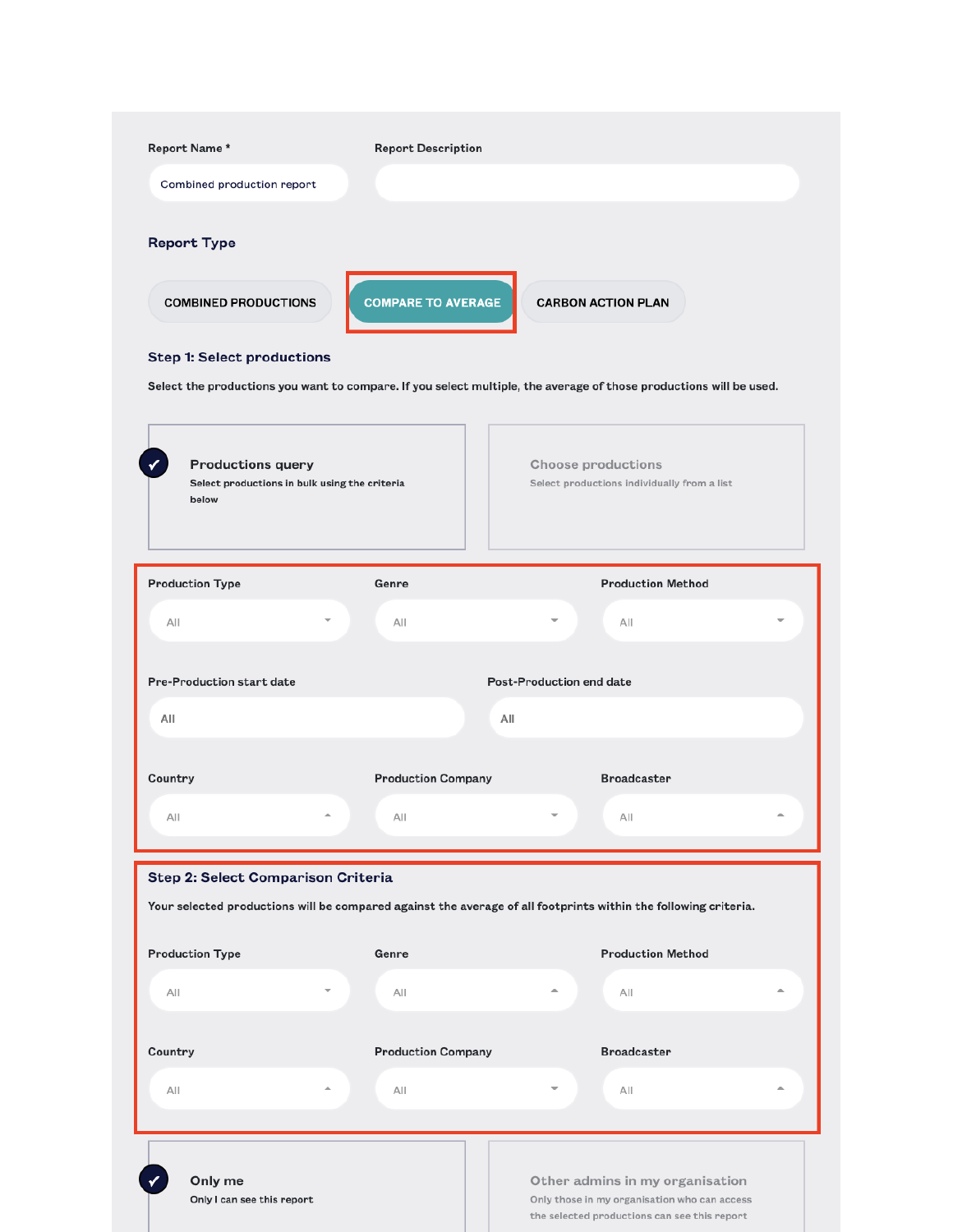You can then view and download your report, which will give you a comparison between the overall emissions of your selection and your selected productions and a comparison between the different footprint categories.

#### **Consumption report**

See combined production report.

#### **Carbon action plan report**

Carbon Action Plan reports are accessed within the custom reports tab. As with the combined report, if you want to report on a group of productions, select one or more group(s) of productions that you want to report on from the following drop down:

- Production type
- Genre
- Production method
- Pre-production start date
- Post-production end date
- Country
- Production company
- Broadcaster